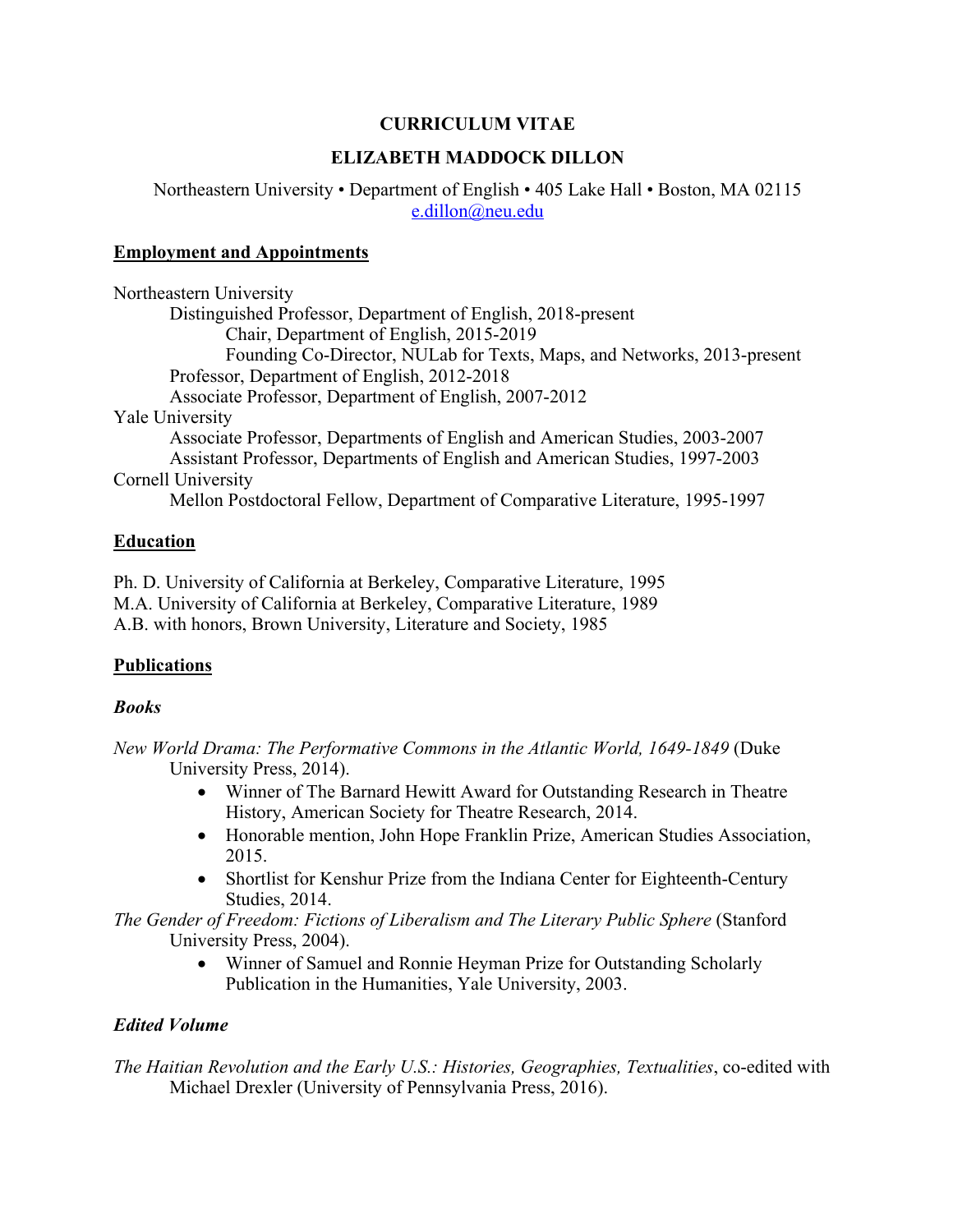#### *Articles in Refereed Journals and Edited Collections*

- "The Plantationocene and the Performative Commons," *The Minnesota Review* (Fall 2019) (forthcoming).
- "Zombie Biopolitics," *American Quarterly* 71.3 (2019): 625-652.
- "A Sea of Texts: The Atlantic World, Spatial Mapping, and Equiano's Narrative," in *Religion, Space, and the Atlantic World*, ed. John Corrigan (University of South Carolina Press, 2017): 25-54.
- "*Translatio Studii* and the Poetics of the Digital Archive: Early American Literature, Caribbean Assemblages, and Freedom Dreams," *American Literary History* 29.2 (2017): 248-266.
- "Atlantic Aesthesis: Books and *Sensus Communis* in the New World," *Early American Literature* 51.2 (2016): 367-395. Winner of 2016 Richard Beale Davis Prize for best article of the year in *Early American Literature.*
- "Haiti and the Early U.S., Entwined," co-authored with Michael Drexler, introductory essay, *The Haitian Revolution and the Early U.S.: Histories, Geographies, Textualities*, ed. Elizabeth Maddock Dillon and Michael Drexler (University of Pennsylvania Press, 2016): 1-15.
- "By Design: Remapping the Colonial Archive," *Social Text* 33.4 (December 2015): 142-147.
- "Obeah and the Early Caribbean Digital Archive," co-authored with Nicole N. Aljoe, Benjamin Doyle, and Elizabeth Hopwood, *Atlantic Studies* 12.2 (2015): 258-266.
- "Reassembling the Novel: Kinlessness and the Novel of the Haitian Revolution," *NOVEL: A Forum on Fiction* 47.1 (Spring 2014): 167-185.
- "Obi, Assemblage, Enchantment," *J19: The Journal of Nineteenth-Century Americanists* 1.1 (2013): 172-178.
- "Coloniality, Performance, Translation: The Embodied Public Sphere in Early America," in *Transatlantic Traffic and (Mis)Translations*, ed. Robin Peel and Daniel Maudlin (Hanover: University Press of New England, 2013): 177-196.
- "John Marrant Blows the French Horn: Print, Performance, and Publics in Early African American Literature," in *Early African American Print Culture*, ed. Lara Langer Cohen and Jordan Alexander Stein (Philadelphia: University of Pennsylvania Press, 2012): 318- 339.
- "Religion and Geopolitics in the New World," *Early American Literature* 45.1 (2010): 193-202.
- "Atlantic Practices: Minding the Gap Between Literature and History," Roundtable on Interdisciplinary Atlantic Studies published in both *William and Mary Quarterly* 65.1 (2008): 181-186 and *Early American Literature* 43.1 (2008): 205-210.
- "The Secret History of the Early American Novel: Leonora Sansay and Revolution in St. Domingo," *NOVEL: A Forum on Fiction* 40.1/2 (Spring 2006/Fall 2007): 77-103.
- "Caribbean Revolution and Print Publics: Leonora Sansay and "The Secret History of the Haitian Revolution,'" *Proceedings of the American Antiquarian Society* 116.2 (2007) 353-373. Reprinted in *Liberty! Égalité! ¡Independencia!: Print Culture, Enlightenment, and Revolution in the Americas, 1776-1838*, ed. David S. Shields and Caroline Fuller Sloat (Worcester, MA: American Antiquarian Society, 2007) 132-153.
- "Is That the Pose of a Liberated Woman?" *One of the Guys: Female Torturers and Interrogators at Abu Ghraib and Beyond*, ed. Tara McElvey (Emeryville, CA: Seal Press, 2007), 167- 170.
- "Print, Performance, Manuscript: Prospects for Early American Studies," *Early American Literature* 41.2 (2006): 365-369.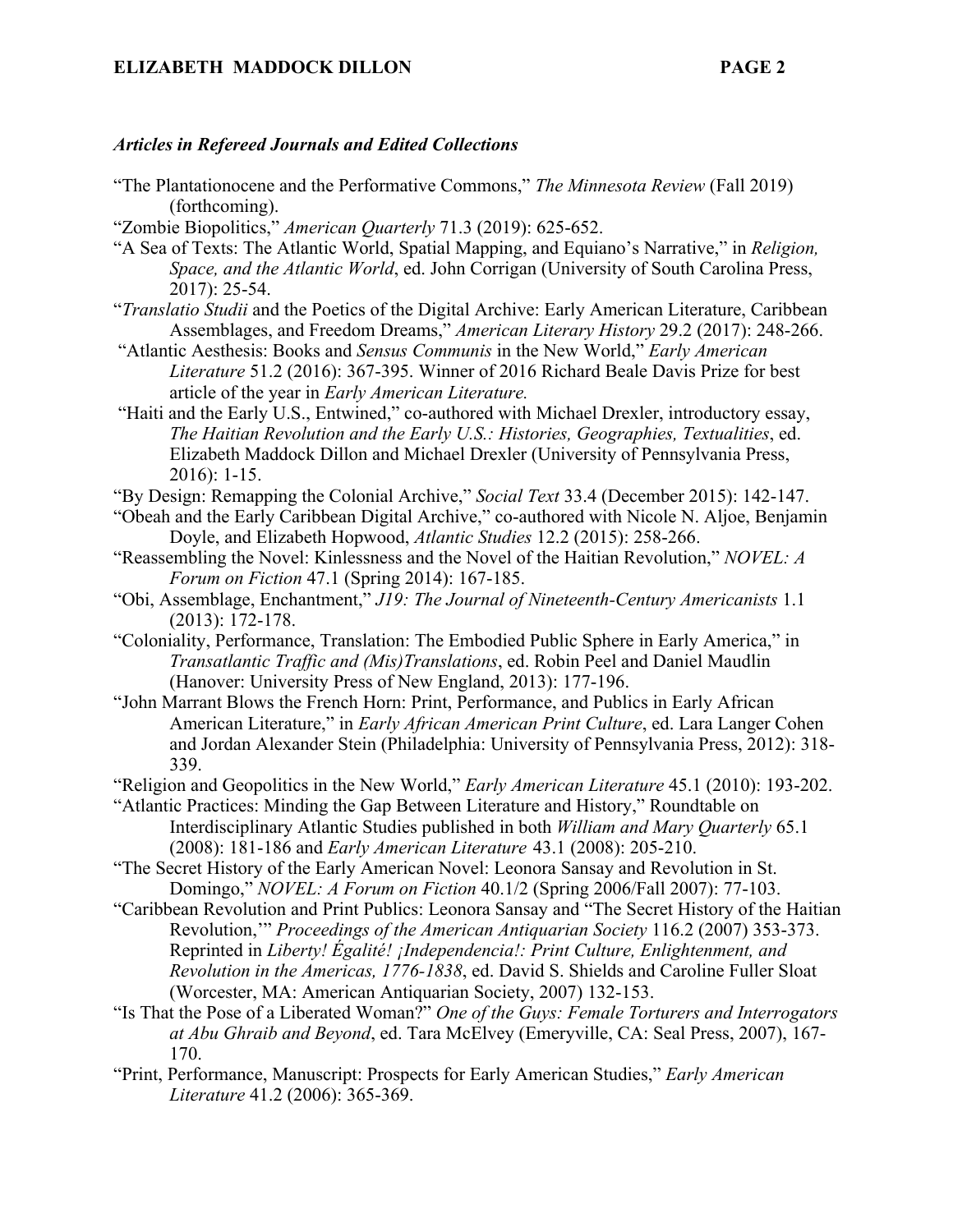- "Republican Theatricality and Transatlantic Empire," *A Companion to the Literature of Early America*, ed. Ivy Schweitzer and Susan Castillo (Oxford: Blackwell, 2005), 551-565. Winner of Society of Early Americanists Annual Essay Award, 2005
- "The Original American Novel or, The American Origin of the Novel," *A Companion to the Eighteenth-Century Novel*, ed. Paula Backscheider and Catherine Ingrassia (Oxford: Blackwell, 2005), 235-260.

"'Slaves in Algiers': Race, Republican Genealogies, and the Global Stage," *American Literary History* 16. 3 (Fall 2004): 407-36.

"Sentimental Aesthetics," *American Literature* 76.3 (Sept. 2004): 495-523, special issue on Cultural Studies and Aesthetics, ed. Christopher Castiglia and Russ Castronovo.

"Nursing Fathers and Brides of Christ," *"A Centre of Wonders": The Body in Early America*, ed. Janet Moore Lindman and Michele Lise Tarter (Ithaca: Cornell University Press, 2001), 129-145.

"Fear of Formalism: Kant, Cultural Studies, and the New Americanist Criticism," *Diacritics* 27.4 (Winter 1997): 46-69.

"Swift and the Subject of Satire," *Qui Parle* 4.2 (Spring 1991): 91-118.

# *Articles in Refereed Conference Proceedings*

- "Detecting and Modeling Local Text Reuse," third author; with David Smith, Ryan Cordell, Nick Stramp, and John Wilkerson; in the *Proceedings of IEEE/ACM Joint Conference on Digital Libraries* (JCDL), IEEE Computer Society Press (2014): 183-192.
- "Infectious Texts: Modeling Text Reuse in Nineteenth-Century Newspapers," third author, with David A. Smith and Ryan Cordell, in *Proceedings of the Workshop on Big Humanities*, IEEE Computer Society Press (2013): 86-94.

#### *Media/Reviews/Other*

- "Intimacy and Erasure: Haiti and the United States, from Slave Revolt to Freedom Dreams," in *The Art of Haiti*, ed. Anthony Bogues, Colorado Fine Arts Museum (in press).
- "Long Before 'Hamilton' Brouhaha, Theater Was Anything but Polite," *New York Times*, digital edition, Nov. 22, 2016. Print edition: "Speaking to, and From, the Stage," *New York Times*, Nov. 27, 2016, Arts Section, 6.

"Atlantic History: Literature and Culture," annotated bibliography/review essay (13,000 words); *Oxford Bibliographies Online*, 2010. Also published as a Kindle e-book: *Literature and Culture: Oxford Bibliographies Online Research Guide* (Oxford University Press, 2010).

Review of *Becoming African in America: Race and Nation in the Early Black Atlantic* by James Sidbury, *e-misférica* (Dec. 2008) 5.2 "Race and its Others" (Hemispheric Institute of Performance Politics: NYU):

http://www.hemisphericinstitute.org/eng/publications/emisferica/5.2/index.html.

- Review of *Early American Women Critics: Performance, Religion, Race* by Gay Gibson Cima in *Theatre Survey* (Nov. 2008) 49.2: 318-20.
- "Democracy, Memory, and Methodology," review essay on *Democracy, Revolution, and Monarchism in Early American Literature* by Paul Downes and *Sealed With Blood: War, Sacrifice, and Memory in Revolutionary America* by Sarah J. Purcell; *Early American Literature* 39.3 (Winter 2004): 591-598.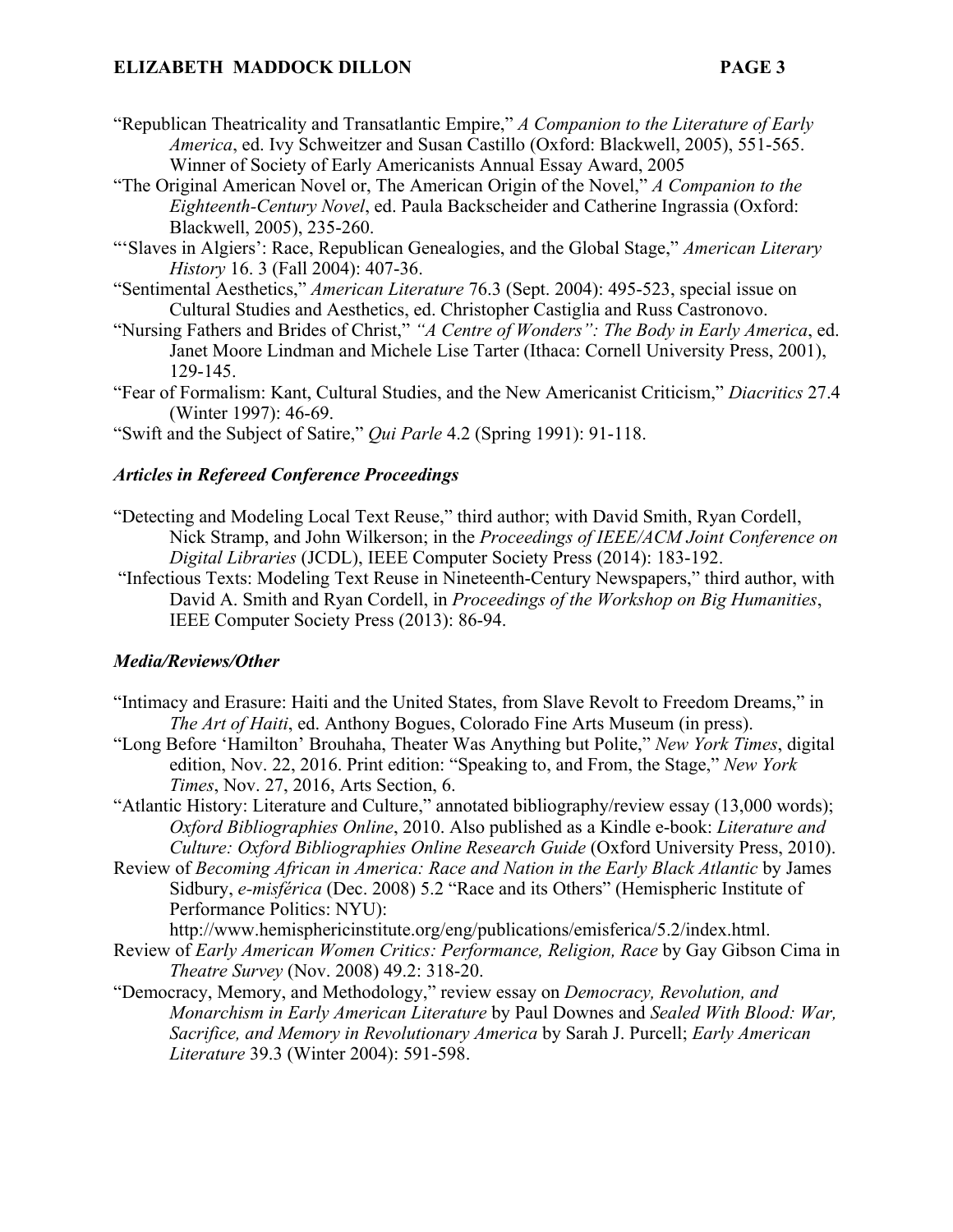- "The Infant Imaginary: Consent, Citizenship, and Pedagogy in Early America," review essay on *The Consent of the Governed: The Lockean Legacy in Early American Culture* by Gillian Brown, *American Quarterly* 54.1 (March 2002): 149-158.
- Editor of entry on John Williams with Rosalie Murphy Baum, *Heath Anthology of American Literature*, fourth edition, ed. Paul Lauter et. al., (Boston: Houghton Mifflin, 2002): 520- 523.
- Review of *The Masochistic Pleasures of Sentimental Literature* by Marianne Noble, in *Legacy: A Journal of American Women Writers* 18.2 (2001): 239-240.
- "Nineteenth-Century Women Writers," in *American Characters: Selections from the National Portrait Gallery, Accompanied by Literary Portraits*, ed. R. W. B. Lewis (Yale University Press, 1999).
- Review essay on *The Practice of Love: Lesbian Sexuality and Perverse Desire* by Teresa DeLauretis*, Qui Parle* 7.2 (Summer 1994): 153-172.

#### **Digital Humanities Projects**

- Early Caribbean Digital Archive, Founder and Project Co-Director, digital archive and text laboratory for work on early Caribbean texts and images (funding from Northeastern University and the American Council of Learned Societies)
- Our Marathon, the Boston Bombing Digital Archive, Founder and Project Co-Director, crowdsourced digital archive of the April 15, 2013 bombing in Boston (funding from Northeastern University, WBUR 90.9, and Iron Mountain). Recipient of Digital Humanities 2013 Award: Best DH Project for Public Audiences.
- Margaret Fuller Transnational Archive: Project Team Member, project digitally maps networks of publication involving Fuller and her circles of European and American correspondents and colleagues, including Horace Greeley, Giuseppe Mazzini, and Cristina Trivulzio di Belgiojoso (funding from Northeastern University)

#### **Honors**

- Richard Beale Davis Prize, 2016 for best article of the year in *Early American Literature* for "Atlantic Aesthesis: Books and *Sensus Communis* in the New World," *Early American Literature* 51.2 (2016): 367-395.
- The Barnard Hewitt Award for Outstanding Research in Theatre History, American Society for Theatre Research, 2014 for *New World Drama: The Performative Commons in the Atlantic World, 1649-1849*
- Finalist mention, 2015 John Hope Franklin Prize, American Studies Association for *New World Drama: The Performative Commons in the Atlantic World, 1649-1849*
- Shortlist for 2014 Kenshur Prize from the Indiana Center for Eighteenth-Century Studies, for *New World Drama: The Performative Commons in the Atlantic World, 1649-1849*
- University Excellence in Research and Creativity Award, Northeastern University, 2015
- "Best Digital Humanities Project for Public Audiences" for Our Marathon: The Boston Bombing Digital Archive, with Ryan Cordell, David DeCamp, Kristi Girdharry, James McGrath, and Alicia Peaker, Digital Humanities Awards 2013, awarded February 2014
- Digital Humanities Award from the Digital Library of the Caribbean for the Early Caribbean Digital Archive project, June 2013
- American Society for Eighteenth-Century Studies (ASECS) Excellence in Mentorship Award 2010-2011, awarded by the Graduate Caucus of ASECS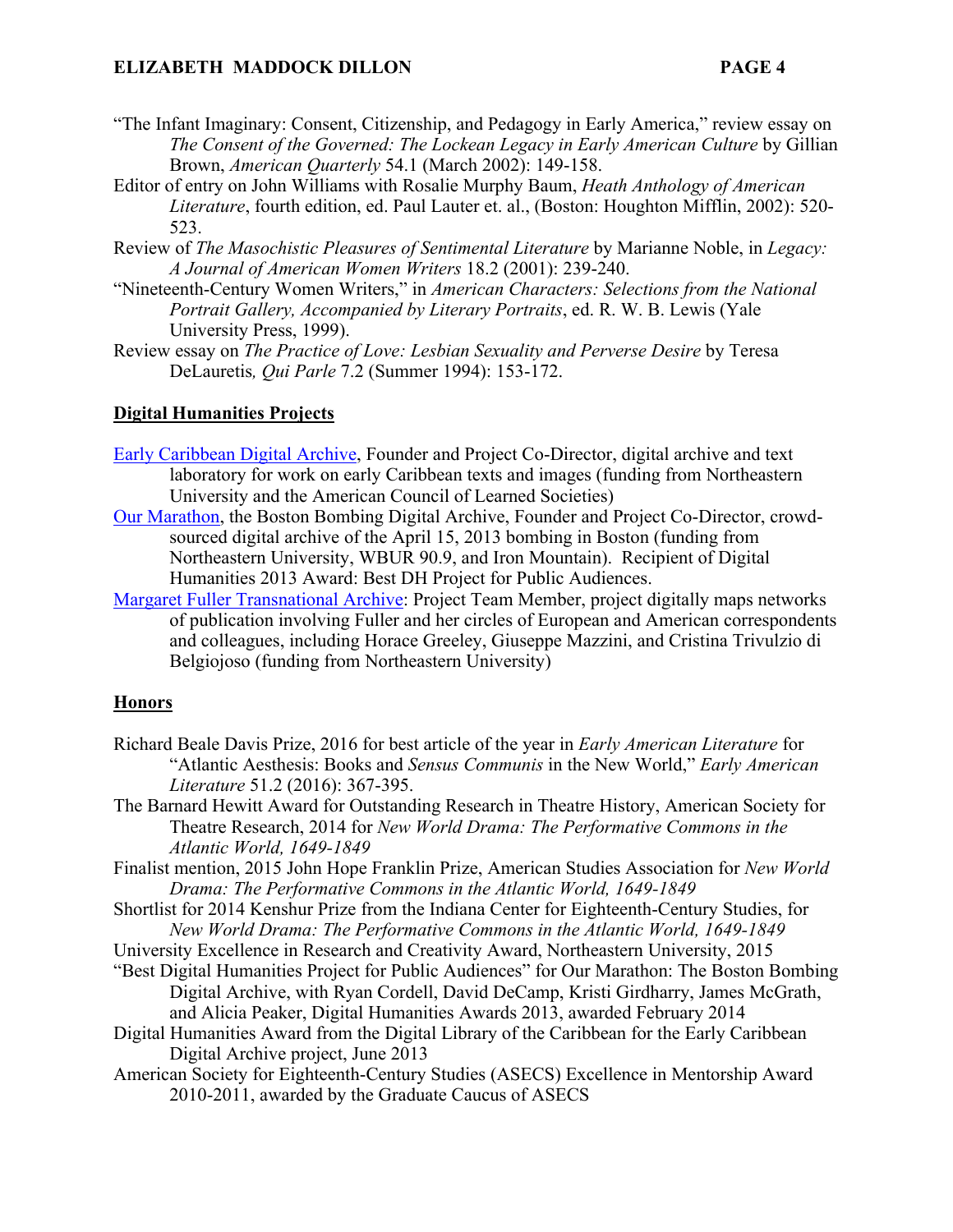- Society of Early Americanists Annual Essay Award, 2005 for "Republican Theatricality and Transatlantic Empire"
- Samuel and Ronnie Heyman Prize for Outstanding Scholarly Publication in the Humanities, Yale University, 2003 for *The Gender of Freedom: Fictions of Liberalism and the Literary Public Sphere*

Outstanding Graduate Student Instructor Award, University of California, Berkeley, 1992

# **Awards**

- R. Stanton Avery Distinguished Fellow at the Huntington Library, San Marino, CA, 2019-2020
- Research Development Initiative, 2019, with Nicole Aljoe, Northeastern University, "Early Caribbean Digital Archive: Caribbean Partnership Development," \$10K.
- Co-PI, Tier One Research and Mentoring Grant, 2018-19, with Laura Nelson, Moya Bailey, Meg Heckman, and Sarah Jackson, "Measuring Social Movement Success: Linguistic and Discursive Indicators of Social Change," \$50K.
- Co-PI, Tier One Research Grant, 2017-2018, with Julia Flanders and Cody Dunne, Northeastern University, "Word Vector Analysis for TEI/XML: A user-friendly toolkit," \$50K
- National Endowment for the Humanities, Summer Institute Director, "Space, Place, and the Humanities," Summer 2017, \$202K
- Charles Warren Center Fellow, Harvard University, Spring 2015
- Distinguished Visiting Fellow at the Advanced Research Collaborative, the Graduate Center, City University of New York, Fall 2014
- American Council of Learned Societies (ACLS) Digital Innovation Fellowship, 2014-2015 for work on the Early Caribbean Digital Archive, \$85K
- Co-PI, Mellon Foundation Grant for Proteus Project, Exploring Big Data in the Humanities, 2014-2015, \$500K
- Northeastern University ADVANCE Mutual Mentoring Grant for Digital Scholarship in the Humanities, with Moya Bailey, Ryan Cordell, Julia Flanders, and Benjamin Schmidt, 2014-2015
- Co-PI, Tier One Research Grant, 2014-2015, Northeastern University, for "Big Data and Text Curation: TEI and NLP Methods and Intersections," \$50K
- Co-Project Director, "Uncovering Reprinting Networks in Nineteenth-Century American Newspapers," National Endowment for the Humanities, Digital Humanities Start-Up Grant, 2013-2014, \$60K
- Co-PI, Tier One Research Grant, 2013-2014, Northeastern University, for "Infectious Texts: Uncovering Reprinting Networks in Nineteenth-Century Newspapers," \$50K
- PI, Tier One Research Grant, 2012-2013, Northeastern University, for development of the Early Caribbean Digital Archive Project, \$50K
- National Endowment for the Humanities Fellowship at the American Antiquarian Society, Worcester, MA, 2010-2011
- Center for New World Comparative Studies Fellowship, John Carter Brown Library, Brown University, 2009
- Instructional Development Fund Grant for Archival Teaching Project, Northeastern University 2008-2009
- Davis Educational Foundation Grant, Yale Electronic Libraries Initiative, 2005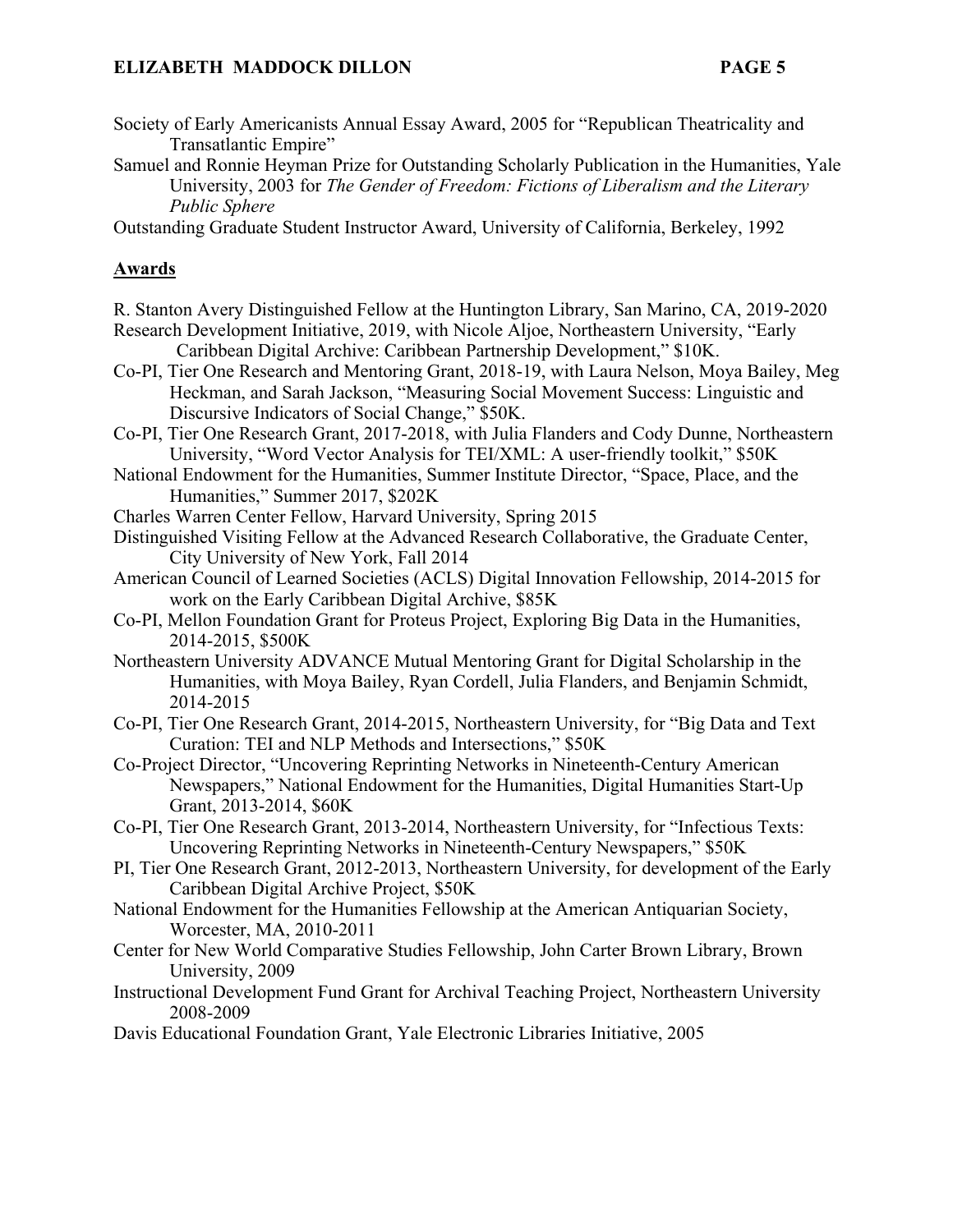A. Whitney Griswold Faculty Research Grant, Yale University, 2001, 2005 Frederick W. Hilles Publication Fund Grant, Yale University, 2003 Baker Steyer Fund Grant for course development, Yale University, 2001-02 Morse Junior Faculty Fellowship, Yale University, 2000-2001 Whitney Humanities Center Junior Faculty Fellowship, Yale University, 2000-2001 Mellon Postdoctoral Fellowship, Cornell University, 1995-97 Ruth and Lincoln Ekstrom Fellowship, John Carter Brown Library, Brown University, 1996-97 (declined) Chancellor's Fellowship, University of California, Berkeley, 1993-94 Annette K. Baxter Travel Award, American Studies Association, 1993 Mellon Dissertation Fellowship, University of California, Berkeley, 1992-93

#### **Invited Lectures / Plenary Talks**

- "Decolonizing the Archive: Remix, Reassembly, and the Early Caribbean Digital Archive" and "Many Hands in the Archives: De/Re-Constructing Colonial Knowledge," with Alanna Prince. Plenary talk and workshop, Omohundro Institute and Equality Lab, College of William and Mary, Williamsburg, VA, April 2019.
- "Infrastructure and New Knowledge Creation in the Digital Humanities," Coalition for Networked Information-Association of Research Libraries (CNI-ARL), Digital Scholarship Planning Workshop, Northeastern University, Boston, MA, March 2019.
- "Texts, Bodies, Commodities: Atlantic World Circulations in Memory and Marble," and "Unspeakable Things Unspoken: Digital Archives and Freedom Dreams," keynote talks for, "The U.S. in Europe: Transatlantic Ideas, Institutions, People; 100 Years of the Library: A Celebration," The Center for American Studies, Rome, Italy, Nov. 2018.
- "Zombie Biopolitics," keynote speaker, "New Geographies of the Atlantic World," University of Torino, Torino, Italy, Nov. 2018.
- "Colonial Histories and Digital Possibilities: The Digital Archive of the Early Caribbean," invited speaker, University of Rochester, Rochester, NY, Sept. 2018.
- "Aesthetics, Performance, Freedom," plenary speaker at "Freedom: An International Mellon-Sawyer Symposium," The Graduate Center, City University of New York, New York, NY, June 2018.
- "Ante-Oedipus: Race, Sex, and Gender Systems of Colonial Modernity," plenary speaker, Futures of American Studies Institute, Dartmouth College, Hanover, NH, June 2018.
- "Colonial Histories and Digital Possibilities: The Digital Archive of the Early Caribbean," plenary panelist, Against Amnesia Conference, University of Iowa, Iowa City, IA, March 2018.
- "Staging Freedom in the Atlantic World: Dandy Lines and Circuits of Performance," invited speaker, University of Toronto, Canada, January 2018.
- "Networks, Assemblages, and the Poetics of Sub-Agential Personhood," Eighteenth-Century Studies Workshop, Department of English, Harvard University, Cambridge, MA, November 2017.
- "Evaluating Digital Scholarship," plenary panelist, Department of History, Harvard University, Cambridge, MA, October 2017.
- "The Early Caribbean Digital Archive," plenary panelist, "Digital Humanities for Caribbean History" History Design Studio Workshop, Harvard University, Cambridge, MA, April 2017.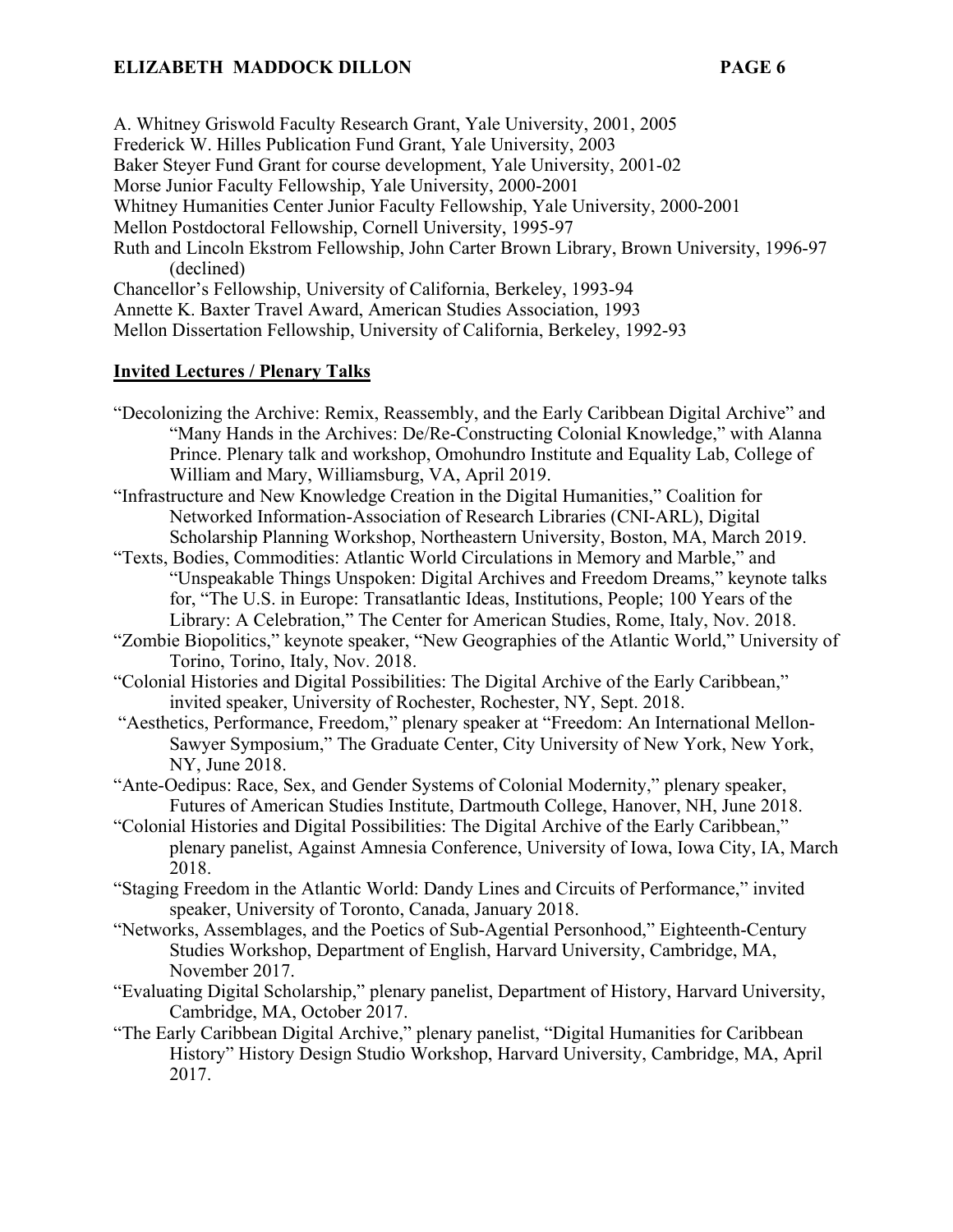- "Digital Remix and Freedom Dreams: Responsibilities and Possibilities for Digital Archive Creation," plenary speaker, Digital Research Exchange (DREx), Hofstra University, Long Island, NY, April 2017.
- "Early American Matters Caucus: Colloquy with Elizabeth Maddock Dillon on *New World Drama: The Performative Commons in the Atlantic World, 1649–1849*," American Studies Association Annual Meeting, Denver, CO, November 2016.
- "Colonialism, Slavery, and the Archive: Old and New Practices," plenary panelist, Mellon Sawyer Seminar in Comparative Global Humanities, Tufts University, Medford, MA, November 2016.
- "*Translatio Studii* and the Digital Archive: Early American Literature, Caribbean Assemblages, and New Knowledge Production," plenary lecture, OASIS - Orientale American Studies International School, Procida, Italy, June 2016.
- "What is Critique?", closing roundtable, Situation Critical! Critique, Theory, and Early American Studies, McNeil Center for Early American Studies, University of Pennsylvania, Philadelphia, PA, April 2016.
- "Performance, Materiality, and Aesthetics in the Atlantic World: From Jonkonnu to Yankee Doodle Dandy," invited lecture, Atlantic Cultures Workshop, University of Chicago, Chicago, IL, February 2016.
- "*Translatio Studii* and the Digital Archive: Early American Literature, Caribbean Assemblages, and New Knowledge Production," invited lecture, University of South Carolina, Columbia, SC, February 2016.
- "Performance and Materiality in the Atlantic World: From Jonkonnu to Yankee Doodle Dandy," invited lecture, Northwestern University, Chicago, IL, October 2015.
- "The Humanities in the Digital: DH, the Archive, and New Knowledge Production," invited lecture, Yale University, New Haven, CT, September 2015.
- "The Trade Gap Reconsidered," plenary panelist, Society of Early Americanists, Chicago, IL, June 2015.
- "Translatio Studii and the TEI: Caribbean Newspapers, Networks, and New Knowledge Production," plenary panelist, Digital Antiquarian conference, American Antiquarian Society, Worcester, MA, May 2015.
- "Revisionist Historiographies: Indigenous History meets the Columbian Encounter," plenary panelist, Reunion and Jamboree of the John Carter Brown Library, Brown University, Providence, RI, May 2015.
- "The Early Caribbean Digital Archive," plenary panelist on Diverse Voices panel, Digital Diversity 2015: Writing | Feminism | Culture, Edmonton, Canada, May 2015.
- "Humanities and the Digital: Collaboration, Curation, and Knowledge Production," plenary panelist, "Scholarly Networks and the Emerging Platforms for Humanities Research & Publication," Brown University, Providence, RI, April 2015.
- "The Humanities in the Digital: DH, the Archive, and New Knowledge Production," keynote speaker, Digitorium Conference, University of Alabama, Tuscaloosa, AL, April 2015.
- "Radical Atlantic Aesthetics: The Black Dandy and the Performance of Freedom," keynote speaker, Performance and Poetics C19 Colloquium, Cornell University, Ithaca, NY, March 2015.
- "*New World Drama* and the Aesthetic Atlantic," invited lecture, University of Connecticut, Storrs, CT, March 2015.
- "The Demos and Disposable Bodies: Unimagined Community in the American Novel," plenary speaker, Neoliberalism and American Literature Conference**,** Clinton Institute for American Studies**,** University College Dublin, Ireland, February 2015.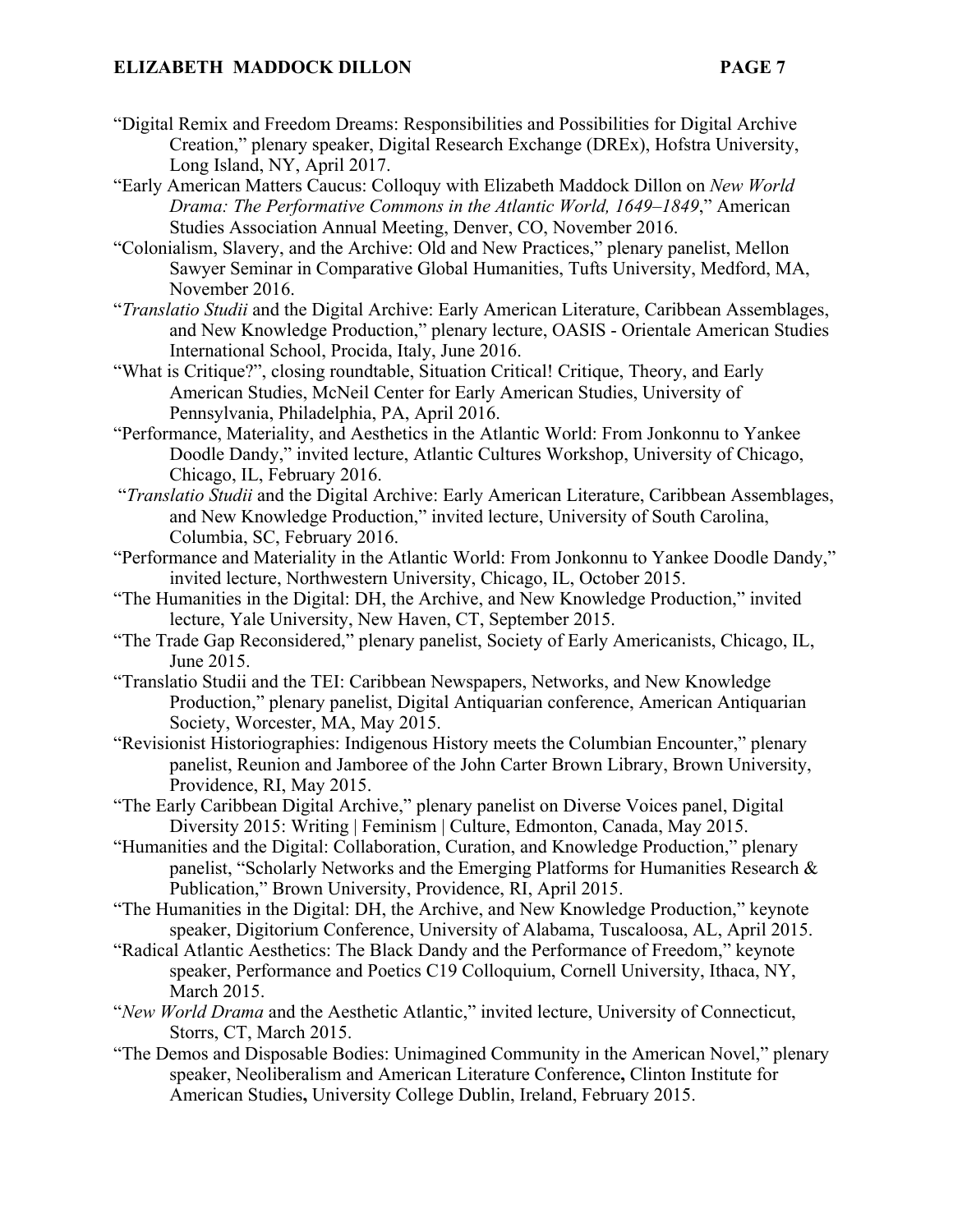- "Digital Design and the Poetics of the Archive: Building the Early Caribbean Digital Archive," seminar speaker, Warren Center for American History, Harvard University, Cambridge, MA, Feb. 2015.
- "The Early Caribbean Digital Archive: Recovery and Remix," with Nicole Aljoe, plenary presentation, The Caribbean Digital, Barnard College, New York, NY, December 2014.
- "*New World Drama* and the Aesthetic Atlantic," invited lecture, St. John's University, New York, NY, November 2014.
- Respondent to panel on the publication of *New World Drama: The Performative Commons in the Atlantic World, 1649-1849*, featuring Donald Pease (Dartmouth), Eric Lott (CUNY), Duncan Faherty (CUNY), Tavia Nyong'o (NYU), and Monica Miller (Barnard College), CUNY Graduate Center, New York, NY, October 2014.
- "Radical Atlantic Aesthetics: The Black Dandy and the Performance of Freedom," invited lecture, Boston University, MA, October 2014.
- "Emerging Emphasis on Digital Humanities Projects: The Early Caribbean Digital Archive," invited speaker, National Federation of Abstracting and Information Services, Humanities Roundtable, New York, NY, September 2014.
- "Radical Archival Practices and the Digital Humanities: The Early Caribbean Digital Archive," invited lecture, Advanced Research Collaborative, CUNY Graduate Center, New York, NY, September 2014.
- "Subaltern Aesthesis," plenary speaker, Futures of American Studies Institute, Dartmouth College, June 2014.
- "The Uneven Atlantic: Mapping New World Textual Space," invited lecture, Five Colleges Atlantic World Group, Hampshire College, Northampton, MA, April 2014.
- "The Uneven Atlantic: GIS Mapping of the Slave Narrative," invited lecture, Boston College, Boston, MA, April 2014.
- "Literary Mappings: GIS, the Slave Narrative, and Atlantic World Space," invited speaker, American Antiquarian Society, Worcester, MA, December 2013.
- "Creating Community with Digital Collections: A Conversation about Curation and the Public Good," plenary speaker on Our Marathon: The Boston Bombing Digital Archive, Association of College and Research Libraries, New England Chapter, Tufts University, Medford, MA, December 2013.
- "The Cost of Sugar: Narratives of Loss of Life and Limb," plenary speaker, Beyond Sweetness: New Histories of Sugar in the Early Atlantic World, John Carter Brown Library, Brown University, Providence, RI, October 2013.
- "Theatre and the Performative Commons in the Atlantic World," invited lecture and afternoon workshop, McNeil Center for Early American Studies and the Andrew E. Mellon Early American Literature and Material Texts Initiative, University of Pennsylvania, July 2013.
- "The Aesthetic Atlantic: Dandy Lines," plenary speaker, Futures of American Studies Institute, Dartmouth College, June 2013.
- "The End of the Line: Kinship Imagined and Unimagined in the Novel of the Haitian Revolution," invited lecture, Heyman Center for the Humanities, Columbia University, April 2013.
- "In Common/Enclosure," invited lecture and seminar, SUNY Buffalo, April 2013.
- "Pre-Occupation and the Performative Commons," invited lecture and seminar, CUNY Graduate Center, New York City, March 2013.
- "Obi, Assemblage, Enchantment," plenary panelist, Rothermere American Studies Institute, Oxford University, February 2013.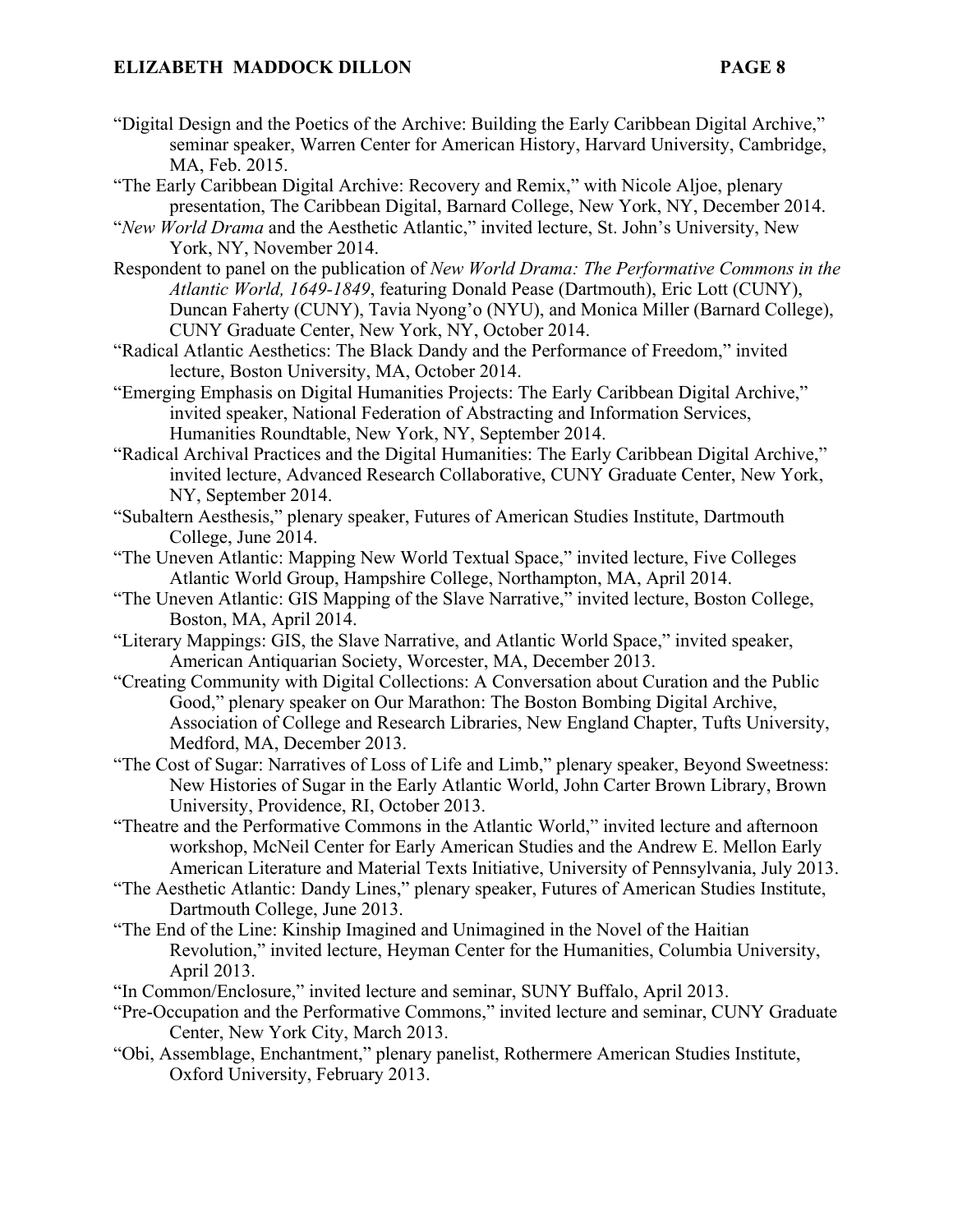- "In Common/Enclosure," invited lecture, Rothermere American Studies Institute, Oxford University, February 2013.
- "Digital Humanities and Mapping the Slave Narrative," invited lecture, Center for Cultural Analysis, Rutgers University, February 2013.
- "Kinship Imagined and Unimagined: The Atlantic Origins of the Novel," invited lecture, Mahindra Humanities Center, Harvard University, February 2013.
- "Bad Television," invited talk and interview, The Institute Library, New Haven, CT, December 2012.
- Seminar on Liberalism, Mellon Seminar, Brown University, November, 2012.
- "Occupy the Commons: Sovereignty, Territoriality, and World-Making," invited speaker, Dartmouth College, July 2012.
- "In Common/Enclosure," plenary speaker, Futures of American Studies, Dartmouth College, June 2012.
- "The End of the Line: Genealogy and Geographies of the Human in the Novels of the West Indies," plenary speaker, "Is the Novel Democratic?" Symposium, Stanford University, April 2012.
- "Engaging Haiti: Trauma, Narrative, Agency," invited speaker, Difficult Dialogues Public Symposia, Clark University, April 2012.
- "Zombie Biopolitics," invited speaker, Cultural Studies Colloquium, George Mason University, March, 2012.
- "Caribbean Geographies of Gender and Reproduction," The Early Caribbean Society Symposium on Early Caribbean Literary History, plenary speaker, St. James, Barbados, October, 2011.
- "Professing English," invited speaker, Amherst College, September, 2011.
- "Zombie Biopolitics," plenary speaker, Futures of American Studies Institute, Dartmouth College, June 2011.
- "Axes of American Studies: Geographies of Primitive Accumulation," keynote speaker, American Research Symposium, Princeton University, Princeton, NJ, May, 2011.
- "Serial Blindness: Geography, Genealogy, and Gender in E.D.E.N. Southworth's *Retribution*," Robert M. Gay Memorial Lecture, Simmons College, Boston, MA, April, 2011.
- "Engaging Haiti: Scholarship and Practice," invited lecture, American Antiquarian Society, Worcester, MA, April, 2011.
- "The End of the Line: Gender, Genealogy, and Novels of the West Indies," plenary speaker, "Transatlantic Exchanges: 1600-1900," Simmons College, Boston, MA, December, 2010.
- "Gender and Revolution in the Caribbean," invited lecture, University of Delaware, November, 2010.
- "Axes of American Studies," invited lecture, Pennsylvania State University, October, 2010.
- "Cultural Commons in the Atlantic World: *The Beggar's Opera* and the Embodied Public," plenary speaker, "Urban Identity and the Atlantic Public Sphere," University of Massachusetts, Boston, October, 2010.
- "Geographies of Primitive Accumulation," invited lecture, Cornell University, September, 2010.
- "New England and its Others: Women, Assemblage, and the Archive," keynote speaker, "Women in the Archives," Brown University, April 2010.
- "John Marrant Blows the French Horn: Print, Performance, and Publics in Early African American Literature," plenary speaker "Early African American Print Culture in Theory and Practice," McNeil Center for Early American Studies, University of Pennsylvania, March 2010.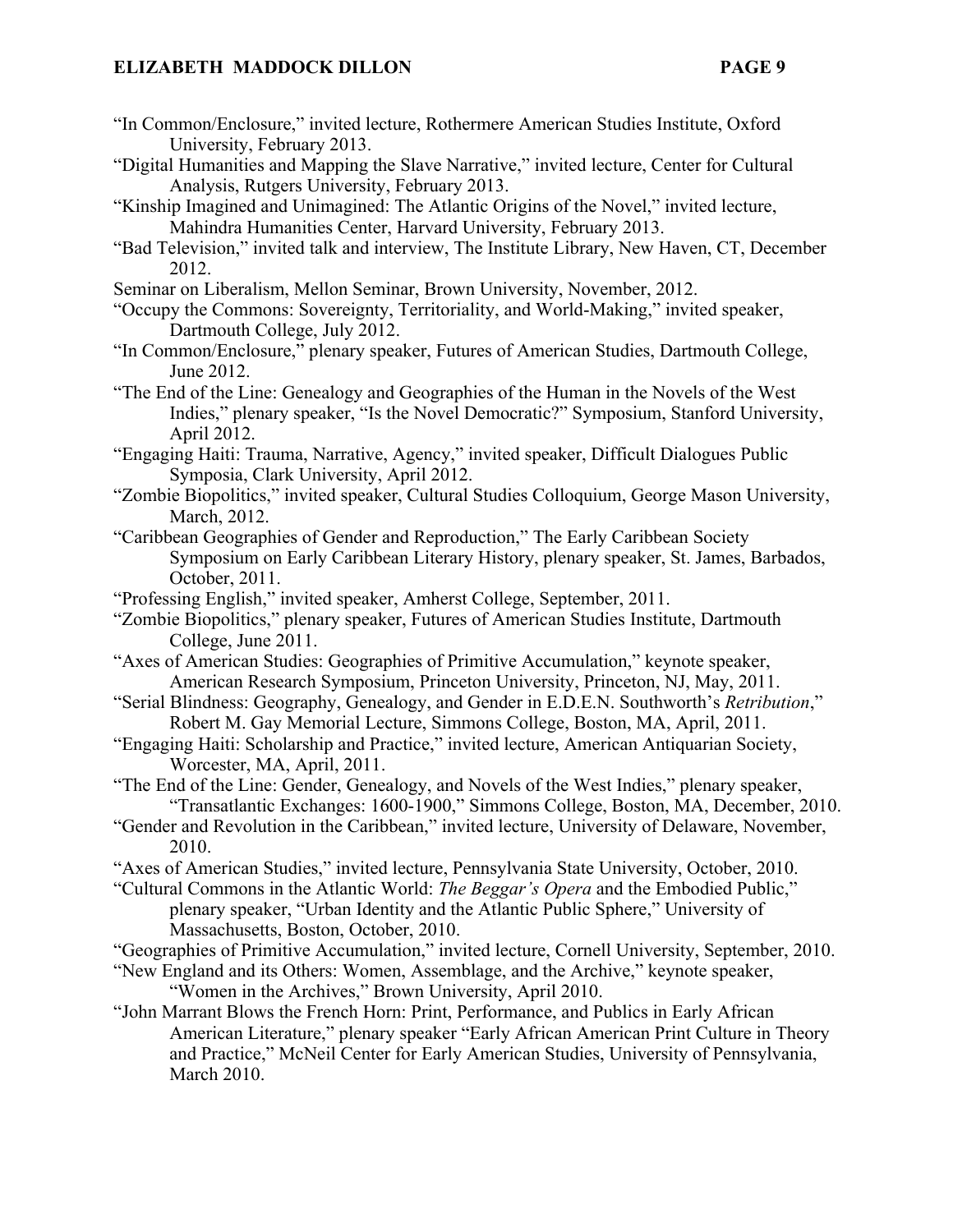- "The Figure of the Human: Scalar Distortion and the Map of the New World," keynote speaker, English Graduate Student Association conference, "The Drawn Map," Northeastern University, March 2010.
- "Haiti and History," plenary panelist, "Haiti Teach In," Union Theological Seminary, New York, March 2010.
- "A-Literacy, Performance, Translation: The Embodied Public Sphere in Early America," keynote speaker, Italian American Studies Association annual meeting, Turin, Italy, September 2009.
- "The Colonial Breast: Images of Accumulation in the Early Atlantic World," invited lecture, John Carter Brown Library, Brown University, July 2009.
- "Accumulation" and "Countertopographies," plenary presentations with Cindi Katz, Futures of American Studies Institute, Dartmouth College, June 2009.
- "Intimate Distance: Performance Publics in the Atlantic World," invited lecture, University of Maryland, College Park, MD, May 2009.
- "Performing Revolution in the Atlantic World," plenary speaker, "Revolution and Reaction in the British Atlantic," UCLA, Clark Library, Los Angeles, CA, April 2009.
- "The Future of Aesthetics," plenary panelist, Columbia University, New York, NY, March 2009.
- "New World Performance Publics," invited lecture, Harvard University, Cambridge, MA, March 2009.
- "Kingship, Indigeneity, and Popular Voice: Redistributed Sovereignty on the New World Stage," plenary speaker, American Society of Theatre Research; Boston, Massachusetts; November 2008.
- "Performance Publics in the Atlantic World," plenary speaker, "New Worlds, New Publics: Re(con)figuring Association and the Impact of European Expansion, 1500-1700"; The Newberry Library, Chicago, IL; September 2008.
- "Colony Collapse Disorder," plenary speaker, Futures of American Studies Institute, Dartmouth College, June 2008.
- "Category Crises and Gender in the New World," plenary speaker, "Writing Women 1700-1800: Literary History at the Crossroads," New York University, April 2008.
- "From Oroonoko to Jim Crow: Race and Sovereignty on Stage," invited lecture, Amherst College, Amherst, MA, April 2008.
- "From Oroonoko to Jim Crow: Race and Sovereignty on Stage," invited lecture, Wayne State University, Detroit, February 2008.
- "Colonial Modernity and the *Poesis* of Bare Sex: A Theory of New World Gender," keynote speaker, McNeil Center for Early American Studies conference, "Conflict and Community in the Atlantic World," University of Pennsylvania, Philadelphia, PA, September 2007.
- "The Place of Feminist Theory in American Studies *or* Colonial Modernity and the Origin of Gender," plenary speaker, Futures of American Studies Institute, Dartmouth College, June 2007.
- "Presidential Panel: Colloquy with Elizabeth Maddock Dillon on *The Gender of Freedom*," plenary panelist, Society of Early Americanists and Omohundro Institute of Early American History and Culture Joint Conference, Williamsburg, VA, June 2007.
- "On Beauty and Consent," plenary speaker, "Historical Formalism, or Aesthetics in American Literary History," Huntington Library, San Marino, CA, May 2007.
- "From Oroonoko to Jim Crow: New World African Theatre," invited lecture, University of Wisconsin, Madison, March 2007.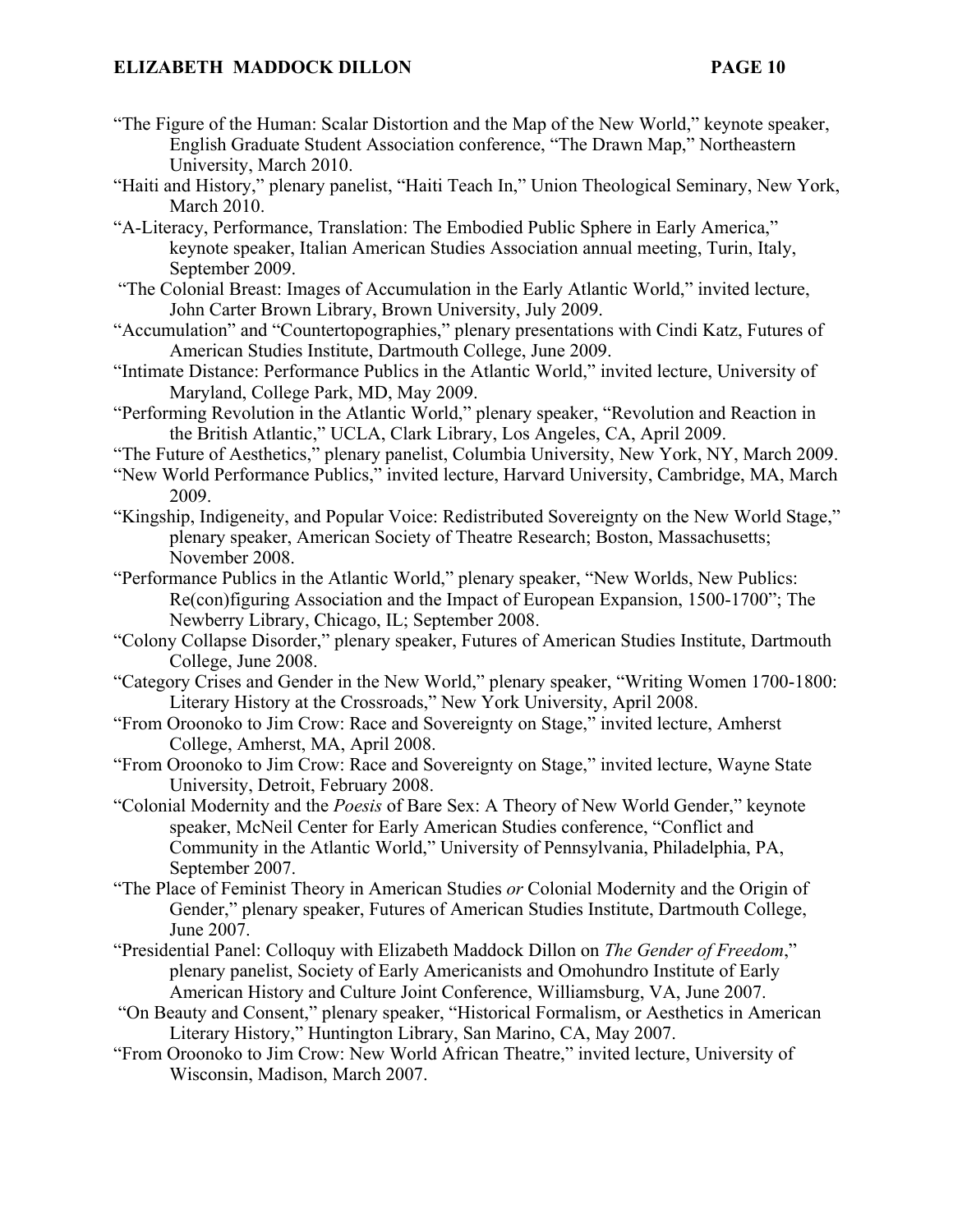- "New World Drama and the Performance of Race," invited lecture, Columbia University Seminar Series, Columbia University, January 2007.
- "Second Thoughts on Mark Twain and Women's Suffrage," invited plenary speaker, Dartmouth Conference on Mark Twain and Women's Rights, Dartmouth College, May 2006.
- "From Oroonoko to Jim Crow: Caribbean Drama and U.S. Creole Culture," plenary speaker, "Colloquium: Caribbean Contexts, Transatlantic Studies," Florida State University, October 2006.
- "Atlantic Currents and Continental Drift: Resituating American Studies," plenary speaker, Futures of American Studies Institute, Dartmouth College, June 2006.
- "Print Publics and Caribbean Revolution," plenary speaker, "Liberty/Égalité/Independencia: Print Culture, Enlightenment, and Revolution in the Americas, 1776-1826" Conference: Program in the History of the Book at American Antiquarian Society, Worcester, MA, June 2006.
- "Crash/Landings: Friction and Flow in the American City," plenary speaker, New York Metropolitan American Studies Association Conference, Columbia University, October 2006.
- "Atlantic Revolution and New World African Theatre," plenary speaker, Futures of American Studies Institute, Dartmouth College, June 2005.
- "Presidential Panel: Colloquy with Cathy Davidson on *Revolution and the Word*, Twenty Years Along," plenary panelist, Society of Early Americanists, Alexandria, VA, March 2005.
- "Republican Theatricality and Transatlantic Empire," invited speaker, Geographies of the Eighteenth Century: The Question of the Global, Indiana University, May 2004.
- "Republican Theatricality," invited lecture, Harvard University, Americanist Colloquium, April 2004.
- "Cosmopolitics and the Public Sphere," plenary speaker, Public Spheres and American Cultures, Brown University, June 2004.
- "Sentimental Aesthetics," plenary speaker, Futures of American Studies Institute, Dartmouth College, June 2003.
- "Salem Witchcraft: The Novel," plenary speaker, Futures of American Studies Institute, Dartmouth College, June 2002.
- "Pain, Pleasure, and the Pulp Within: Alice James and the Language of Interiority," and "The Grand Mortuary Moment: Death and the Diary of Alice James," Creative Minds Humanities Lecture Series, Amarillo, TX, March, 2002.
- "'Slaves in Algiers': Transatlantic Genealogies of Freedom," plenary speaker, Futures of American Studies Institute, Dartmouth College, June 2000.
- "Infanticide and Domestic Empire," plenary speaker, Futures of American Studies Institute, Dartmouth College, June 1999.
- "Disciplinary Moments: Comparative Literature in Practice and Theory," keynote speaker, Mixing Metaphors Conference, UC Berkeley, Feb. 1999.

# **Conference Papers/Workshops**

- "Workshop: Digital Decolonization," Caribbean Digital V, St. Augustine University, St. Augustine, Trinidad and Tobago, Dec. 2018.
- "Workshop: The Early Caribbean Digital Archive," West Indian Literature Conference, Miami, FL, Sept. 2018.
- "The Early Caribbean Digital Archive," Caribbean Studies Association, Havana, Cuba, June 2018.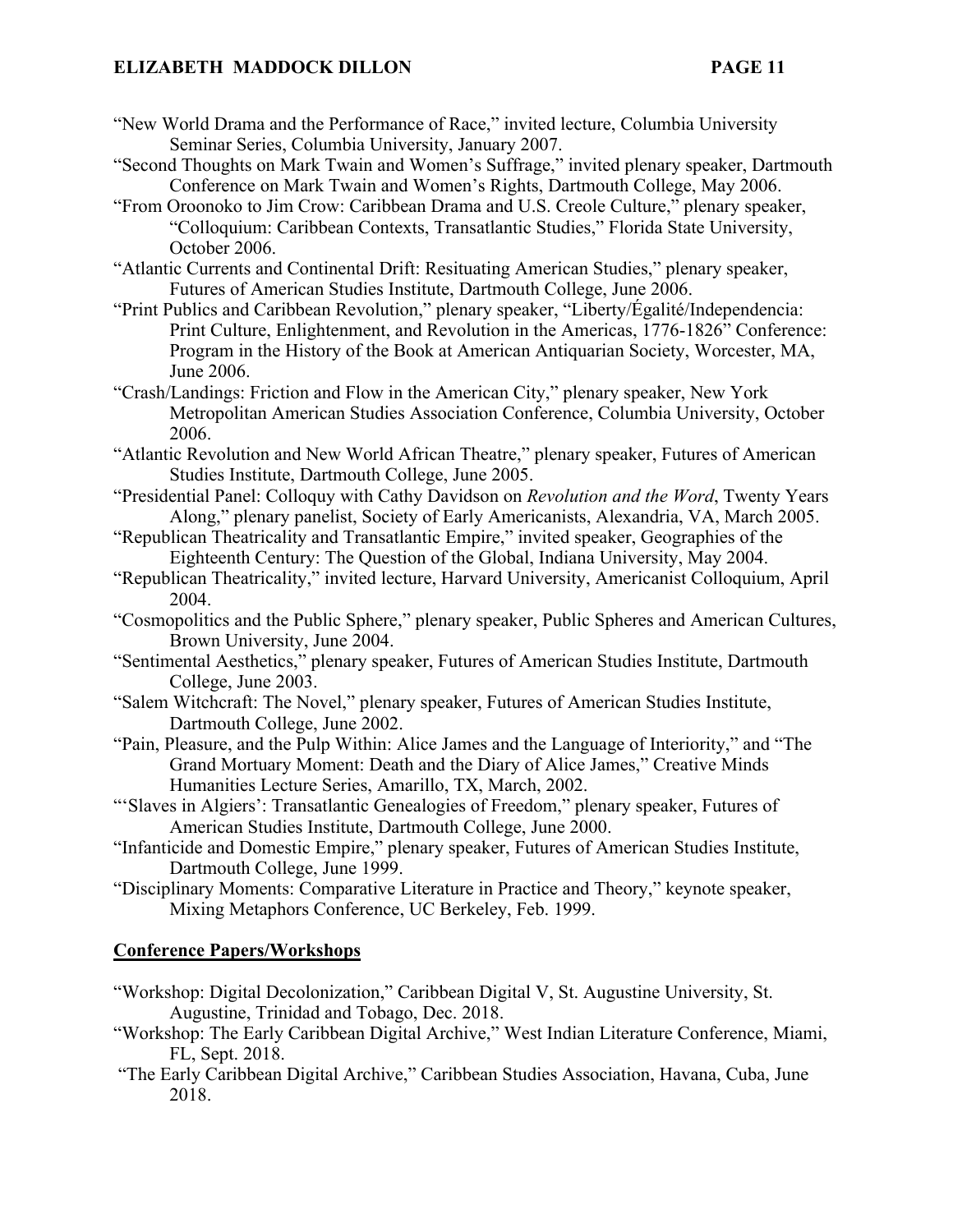- "Hawthorne and the Gag Rule," Society for the Study of the Novel Conference, Cornell University, Ithaca, NY, May 2018.
- "Pop Up Classrooms," roundtable participant, National Humanities Conference, Boston, MA, November 2017.
- "Sororal Assemblage and the Performative Commons: Caribbean Connections," American Comparative Literature Association, Utrecht, Netherlands, July 2017.
- "Sororal Assemblage and the Performative Commons: Caribbean Connections," Society of Early Americanists, Tulsa, OK, March 2017.
- "Creole Erasure: Anglo-Whiteness and Coloniality," Modern Language Association, Philadelphia, PA, January 2017.
- "Lateral Kinship in Early America: or, New World Gender," Modern Language Association, Austin, TX, January 2016.
- Roundtable member, "Innovative Assignments," panel organized by Graduate Students' Committee, American Studies Association, Toronto, CA, October 2015.
- "The Performative Commons and the Print Public Sphere," Society of Early Americanists, Chicago, IL, June 2015.
- "The Early Caribbean Digital Archive: Recovery and Remix," African American Expression in Print and Digital Culture, Center of the History of Print and Digital Culture, University of Wisconsin, Madison, WI, September 2014.
- "Introduction to the Early Caribbean Digital Archive," with Nicole Aljoe, Early Caribbean Society Meeting, Kingston University, London, England, July 2014.
- "Radical Atlantic Aesthetics: The Black Dandy and the Performance of Freedom," Society of Early Americanists, Kingston University, London, England, July 2014.
- "From Markup to Analysis: Culture Claims and Code in the Digital Archive," with Julia Flanders, Digital Humanities 2014, Lausanne, Switzerland, July 2014.
- "Translation's Remains: The West Indian Novel," Modern Language Association, Chicago, IL, January 2014.
- "Jamaica, Jonkonnu, and the Impossible Commons," American Studies Association, Washington, DC, November 2013.
- "Radical Kinship and the Practice of Atlantic Assemblage," Charles Brockden Brown Society Annual Conference, Paris, France, October 2013.
- "Uncovering Reprinting Networks in Nineteenth-Century American Newspapers," with Ryan Cordell and David Smith, Digital Humanities 2013, Lincoln, NE, July 2013.
- "The End of the Line: Genealogies of Erasure in Fictions of Haiti," Society of Early Americanists, Savannah, GA, March 2012.
- "Primitive Accumulation and the Colonial Breast," American Studies Association, San Juan, Puerto Rico, November 2012.
- "Obeah, Performance, Play, Assemblage," Novel Worlds Conference, Duke University, April 2012.
- "Performative Commons in the Atlantic World," C-19: The Society for Nineteenth-Century Americanists, Berkeley, CA, April 2012.
- "Zombie Biopolitics," American Studies Association, Baltimore, MD, October 2011.
- "Social Reproduction and Colonial Kinship in *The Woman of Color*," Society of Early Americanists, Philadelphia, PA, March 2011.
- "Colonial Geography, Race, and the Spectacle of Torture," Modern Language Association, Los Angeles, CA, January 2011.
- "Axes of American Studies," American Studies Association, Washington, DC, November 2009. "Mapping the Global South Against American Studies," American Studies Association;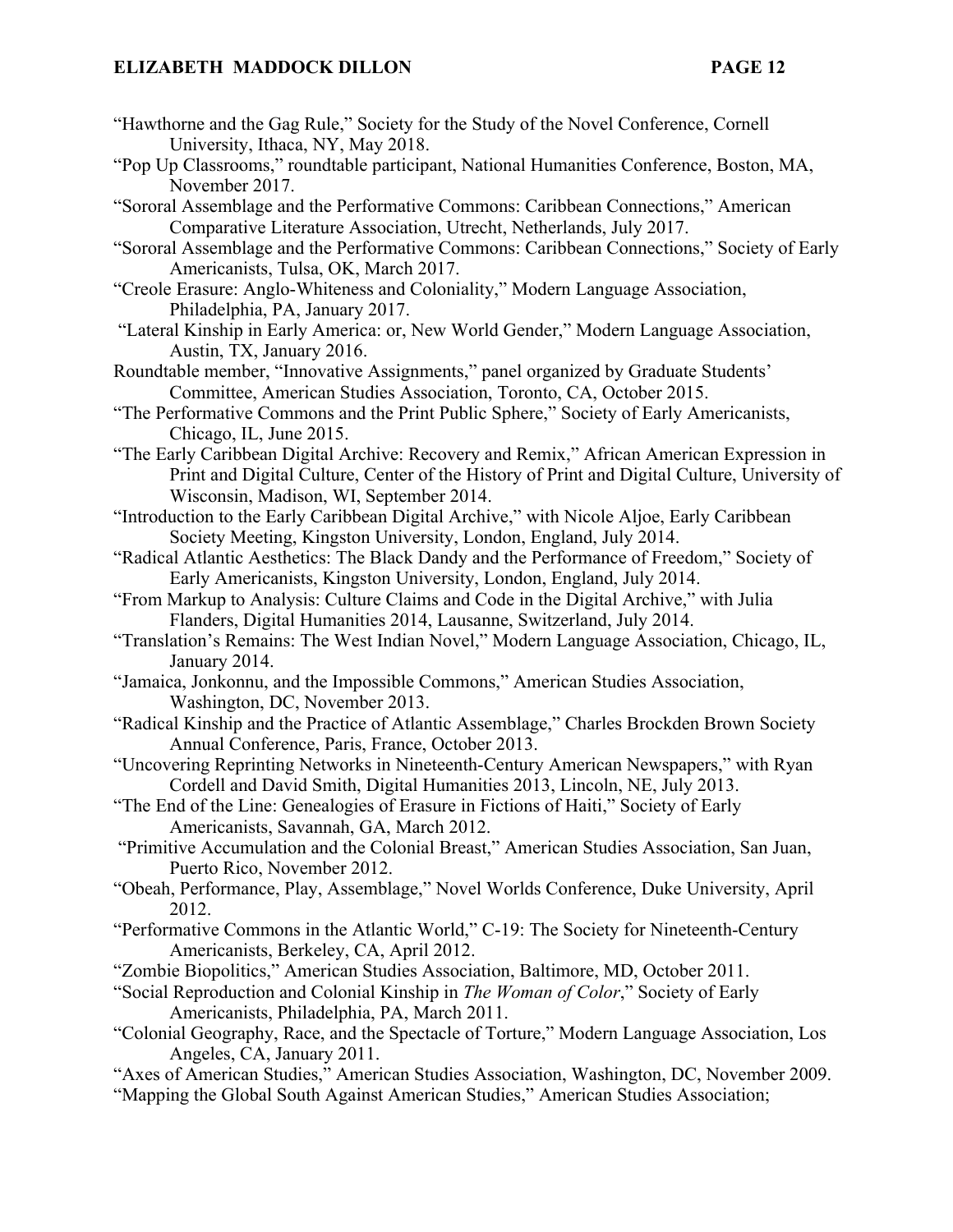Albuquerque, New Mexico, October 2008.

- "Charles Brockden Brown, Empire, and Serial Nationalism," Modern Language Association, Chicago, December 2007.
- "Kingship, Indigeneity, and Popular Voice: Redistributed Sovereignty on the New World Stage," American Studies Association, Philadelphia, PA, October 2007.
- "'Lost, Stolen, or Strayed': Performing Order and Disorder in Colonial Jamaica," Society for the History of the Early American Republic, Worcester, Mass., July 2007.
- "Creole Drama: Marriage Plots and Transatlantic Performances of Gender," Society for the Study of American Women Writers Conference, Philadelphia, November 2006.
- "Creole Performance and the Jamaican Stage," Modern Language Association, Washington, DC, December 2005.
- "Culture, Commerce, and the Caribbean Stage," American Studies Association, Washington, DC, November 2005.
- "Cosmopolitics, Gender, and the Illuminati," Society of Early Americanists, Alexandria, VA, March 2005.
- "New World Drama: Ceremonies of Repossession" Beyond Colonial Studies: An Inter-American Encounter, Providence, Rhode Island, November 2004.
- "*Edgar Huntly*, Cosmopolitanism, and the Republican Body," Circles and Circulation in the Revolutionary Atlantic World of Charles Brockden Brown, New York, NY, October 2004.
- "Transatlantic Sentiment," American Literature Association, San Francisco, CA, May 2004.
- "Republican Sentiment and Colonial Theatricality," American Society for Eighteenth-Century Studies, Boston, March 2004.
- "Building a Transnational Classroom," Gendered Bodies, Transnational Politics, American University of Cairo, Egypt, December 2003.
- "The Marital Gothic and Republican Desire," Society of Early Americanists, Providence, RI, April 2003.
- "The Gendered Subject of Print Culture," Modern Language Association, New York, NY, December 2002.
- "Royall Tyler and *The Algerine Captive*: Empire, Mercantilism, and Piracy," Early Ibero/Anglo Americanist Summit, Tucson, AZ, May 2002.
- "Racial Formation, National Identity, and the Salem Witchcraft Trials," Society of Early Americanists, Norfolk, VA, March 2001.
- "Wounded Property: Sentiment and Contract in Nineteenth-Century Marriage Law," American Studies Association, Detroit, MI, October 2000.
- "Comparative Literature and the National Frame," American Comparative Literature Association, Montreal, Feb. 1999.
- "'Rearrange a Wife's Affections': Emily Dickinson and Same-Sex Marriage," Modern Language Association, San Francisco, CA, December 1998.
- "Infanticide Revised," American Studies Association, Seattle, WA, November 1998.
- "Sentimentalism and the Politics of Identification," Psychoanalysis and Social Change: Aggressivity and Violence Conference, Washington D.C., November 1997.
- "Infanticide and the Reproduction of Republican Mothering," Modern Language Association, Washington, D.C., December 1996.
- "Dispossessive Individualism in the New Republic," American Studies Association, Kansas City, MO, November 1996.
- "Fear of Formalism: The Politics of Form and Freedom in Cultural Studies," American Comparative Literature Association, Notre Dame, IN, April 1996.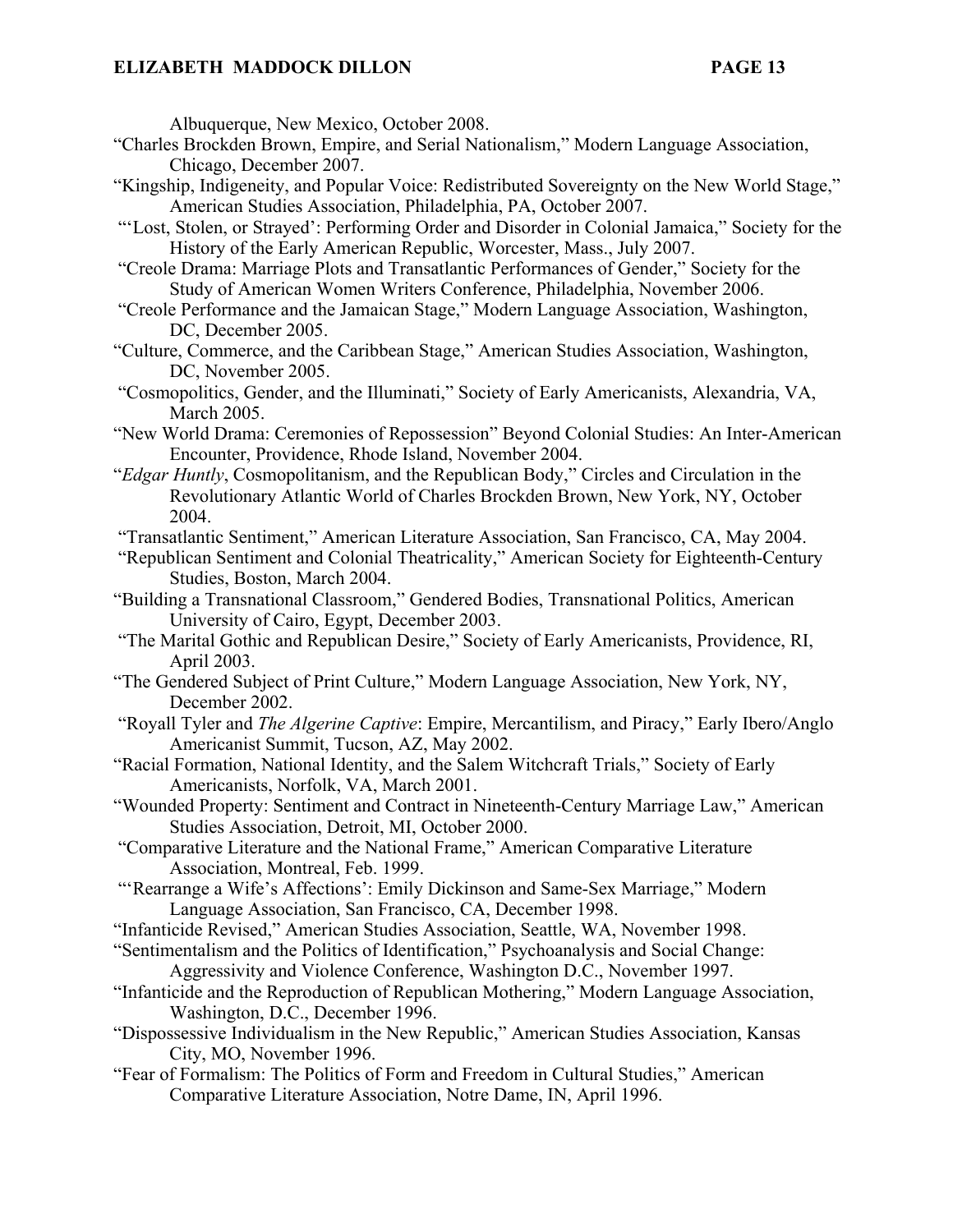- "Emily Dickinson and the Origin of Language," International Association of Philosophy and Literature, Villanova, PA, May 1995.
- "Hysterical Outbursts and Antinomianism," American Studies Association, Boston, November 1993.
- "Anne Hutchinson and the Law of Language," Law and Society Annual Conference, Chicago, May 1993.

# **Professional Activities**

Massachusetts Historical Society, Digital Initiatives Committee, 2019-present *sx archipelagos*, Editorial Board, 2017-present *CA: Journal of Cultural Analytics*, Editorial Board, 2016-present

*Women Writers Online*, Steering Committee, 2014- present

*Signs: Journal of Women in Culture and Society*, Associate Editor, 2014- 2018

*Early American Literature*, Editorial Board, 2008-2015

*PMLA: Publications of the Modern Language Association*, Advisory Board, 2010-2013

Chair, Nominating Committee, C19: The Society of Nineteenth-Century Americanists (elected), 2012-2013

- Co-chair, Program Committee, American Studies Association Annual Meeting, San Juan, Puerto Rico, October 2012
- Program Committee, "'Triumph in my Song': 18th & 19th Century African Atlantic Culture, History, & Performance," University of Maryland, May 2012 (sponsored by the Society of Early Americanists)
- Founding Editorial Board member, Oxford Bibliographies Online, Atlantic History, 2010-2012: http://aboutobo.com/atlantic-history/

*American Literature*, Editorial Board, 2009-2012

- Chair, American Literature Section, Modern Language Association (elected), 2010
- Advisory Council, American Literature Section, Modern Language Association (elected), 2008- 2010
- *Studies in American Fiction*, Editorial Board, 2007-2009

Society for the Study of American Women Writers, Program Committee, 2009 Annual Meeting Society for the Study of American Women Writers, Advisory Board Member, 2006-2008

- Modern Language Association Delegate Assembly, Division of American Literature to 1800 (elected), 2005-2007
- American Studies Association, Program Committee, 2006 Annual Meeting: "Inside/Outside: Transcultural American Studies."
- Society of Early Americanists Prize Committee, 2005-2006, 2012-1013
- Early American Editor, Literature Compass website, Blackwell Publishing, 2003-2004

Program Committee, Society of Early Americanists, 2002-2003

*Yale Journal of Criticism*, Editorial Board, 1998-2001

*Qui Parle*, Editorial Board Member, 1992-1995

Reader/ Referee:

*American Literature*; *American Literary History*; *American Music Quarterly*; *American Quarterly*; Andrew W. Mellon Foundation/American Council of Learned Societies; Ashgate Publishing; Blackwell Publishing; Broadview Press; *CA: Journal of Cultural Analytics*; Carleton University Press; Columbia University Press; Dahlem Postdoctoral Fellowships at Freie Universität Berlin; Duke University Press; *Early American Literature*; *ESQ: A Journal of the American Renaissance*; Fordham University Press;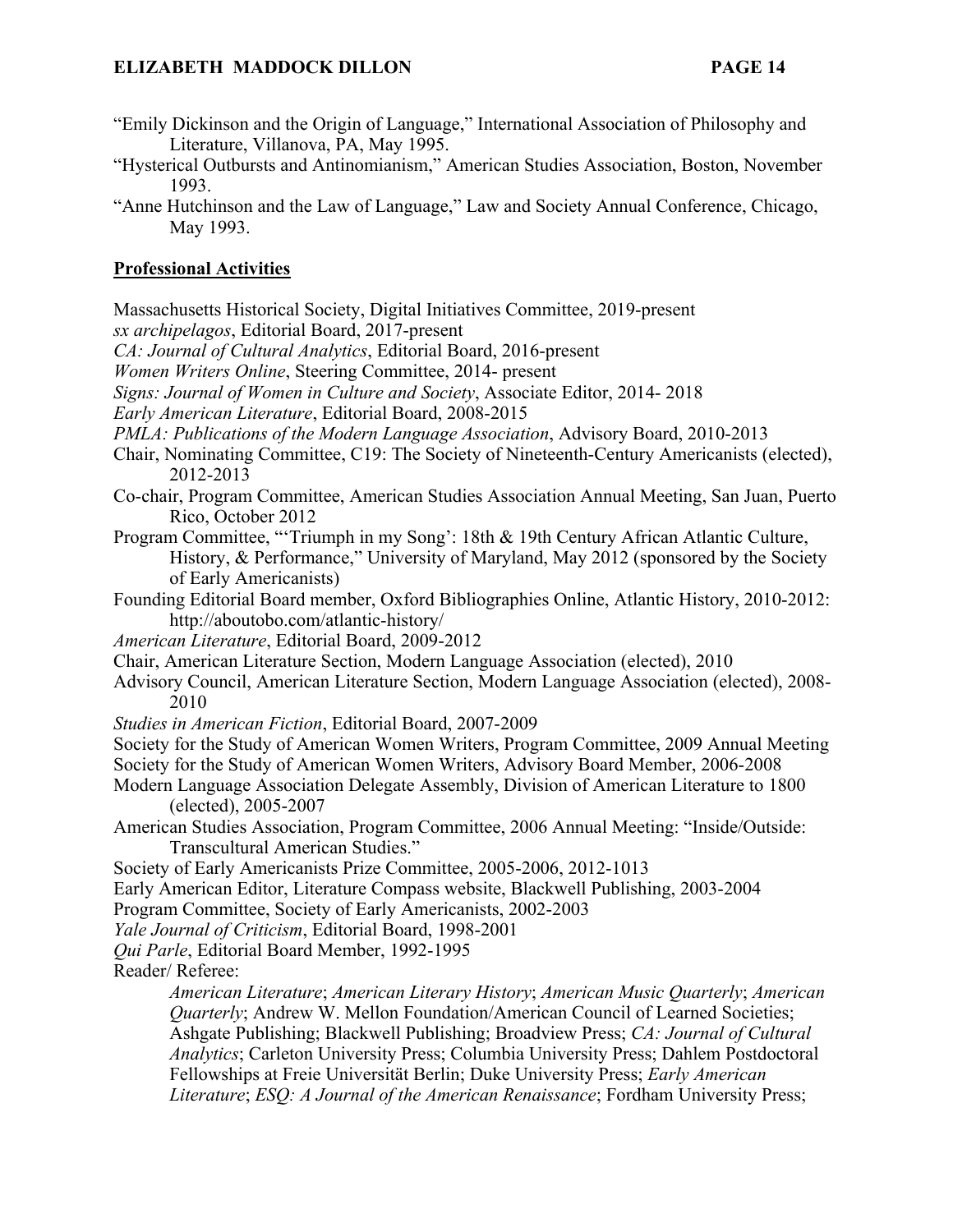Harvard University Press; Huntington Library; Indiana University Press; *J19: The Journal of Nineteenth-Century Americanists*; John Sloan Dickey Center at Dartmouth College (manuscript review); *Journal of American Studies*; Literature Compass/Wiley-Blackwell; *NINES: Nineteenth-century Scholarship Online; New England Quarterly*; Omohundro Institute of Early American History and Culture: University of North Carolina Press; New York University Press; *PMLA*; Princeton University Press; *Signs: Journal of Women in Culture and Society;* Smithsonian Press; Stanford University Press; *sx archipelagos*; *Theatre Survey*; *The Eighteenth Century: Theory and Interpretation*; *Studies in American Fiction*; *Tulsa Studies in Women's Literature*; University of Pennsylvania Press; VWO: Netherlands Organization for Scientific Research, Innovational Research Incentives Scheme; *William and Mary Quarterly*

Member: American Studies Association, Modern Language Association, C19, Nineteenth-Century Women Writers Study Group, Society of Early Americanists, American Antiquarian Society (elected), Early Caribbean Society

# **University Service**

# *Northeastern University*

Chair, Department of English, 2015- present Founding Co-Director, NULab for Texts, Maps, and Networks, 2012- present Co-Director, Digital Teaching Integration Initiative, 2018-present Founding member, Feminist Coding Collective, 2016-present Administrator Evaluation Oversight Committee (AEOC), 2018-2019 PhD Task Force, Office of the Provost, 2016-2017 Experiential PhD Committee, College of Social Sciences and Humanities, 2016-17 Chair, Library Policies and Operations Committee, Faculty Senate Committee, 2015-2016 Humanities Center Advisory Board, 2011-2017 Provost Search Committee, 2014-2015 Graduate Placement Officer, Department of English, 2013-2014 Provost's Advisory Committee on Tenure and Promotion, 2013 Research Leadership Development Initiative (leadership seminar member), 2012-2013 Graduate Program Director, Department of English, 2008-2010, 2011-13 Appointments Committee, Dean's Postdoctoral Fellowship, 2013-2014 Appointments Committee, College of Art and Media Design, Games, 2013-14 Appointments Committee, Department of English, 2007-2008, 2009-2010, (Chair) 2011-12, 2016-17 Appointments Committee, History Department, 2011-2012 Appointments Committee, Digital Humanities, 2011-2012, (Chair) 2012-2013, 2015-16 Leadership Academy participant, Provost's Office, Spring 2011 Graduate Studies Committee, Department of English, 2008-2010, 2011-2013 Undergraduate Studies Committee, Department of English, 2007-2010 Probationary Faculty Committee, Spring 2010 Archive Teaching Circle, Co-convener, 2008

# *Yale University*

English Department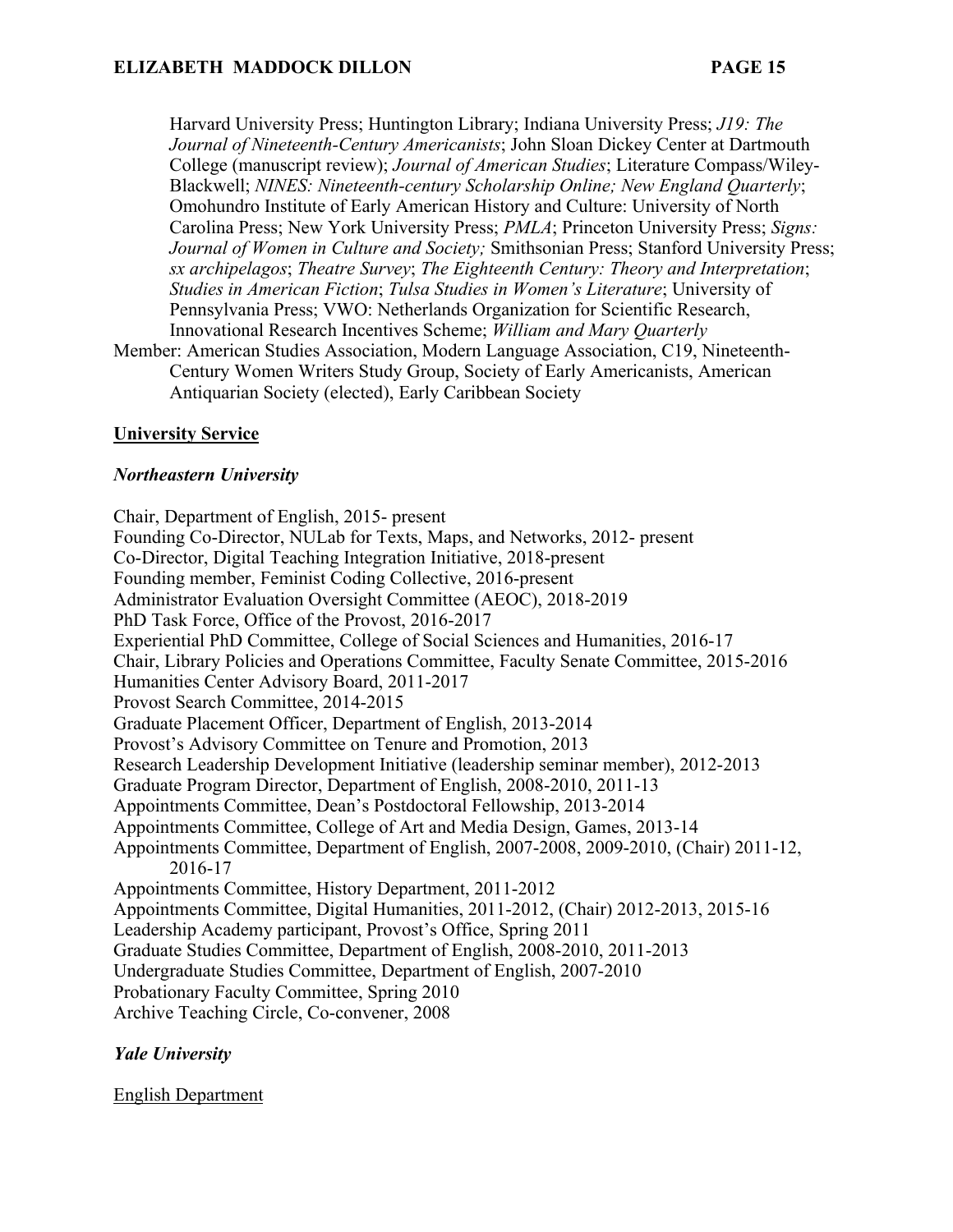Director, Americanist Colloquium, 2005-2006 Undergraduate Studies Committee, 1999-2000, 2004-2006 Aims and Procedures Committee (elected), 2004-2005, 2006-2007 Director, English 127, Fall 2001, Fall 2002, Fall 2005, Spring 2006, Fall 2006 Graduate Studies Committee, 2001-2003 Morse Fellowship Selection Committee, 2001-2002 Graduate Admissions, 1998-2000, 2001-2003, 2004-2005, 2005-2007 Lectures and Arrangements, 1997-1998, 2005-2006 Timothy Dwight College, English Department Adviser, 1997-2005 Junior Faculty Appointments Committee, 1998-1999

American Studies Program

Executive Committee, 1997-2000, 2002-2003, 2004-2007 Undergraduate Studies Committee, 2005-2006 Graduate Admissions Committee, 2004-2005 Junior Faculty Appointments Committee, 1999-2000

Women, Gender, and Sexuality Studies

Executive Committee, 2004-2007 Faculty Council, 1998-2000, 2001-2003, 2004-2007 Graduate Advisory Committee, 2004-2006 Curriculum Review Committee, 2004-2005 Steere Prize Committee, 1999

University Committees

Steering Committee and Council Member, Women Faculty Forum, 2001-2006 Organizer seminar series: "Structures of Work and Family," 2003-2004 Chair, Subcommittee on Diversity, 2003-2006 Chair, Working Group on Childcare, 2003-2006 Founder Yale Babysitting Service (now run by Yale Worklife Program), 2003 Co-author and organizer: *Report on Childcare at Yale University*, 2002 Naomi Schor Memorial Lecture Committee, 2003-2006 Steering Committee, Yale Coalition on Diversity, 2003-2005 University Advisory Committee on Work and Life, 2004-2005 Subcommittee on Dependent Care, 2004-2005 University Committee on Honors and Academic Standing, 2001-2003, 2004-2006 Assistant Director, Whitney Humanities Center, 1999-2000, 2001-2002 Organizer of Faculty Working Groups, 1999-2000, 2001-2002 Tanner Lecture Committee, 1999-2000, 2001-2002 Conference Organizer: "Sexuality, Modernity, and Social Theory," March 2000 Steering Committee, Women's Table, 2001-02 Yale China Faculty Advisory Committee, 1999-2001

#### **Teaching Experience**

#### *Northeastern University*

Print and Performance in the Atlantic World (Grad), Spring 2017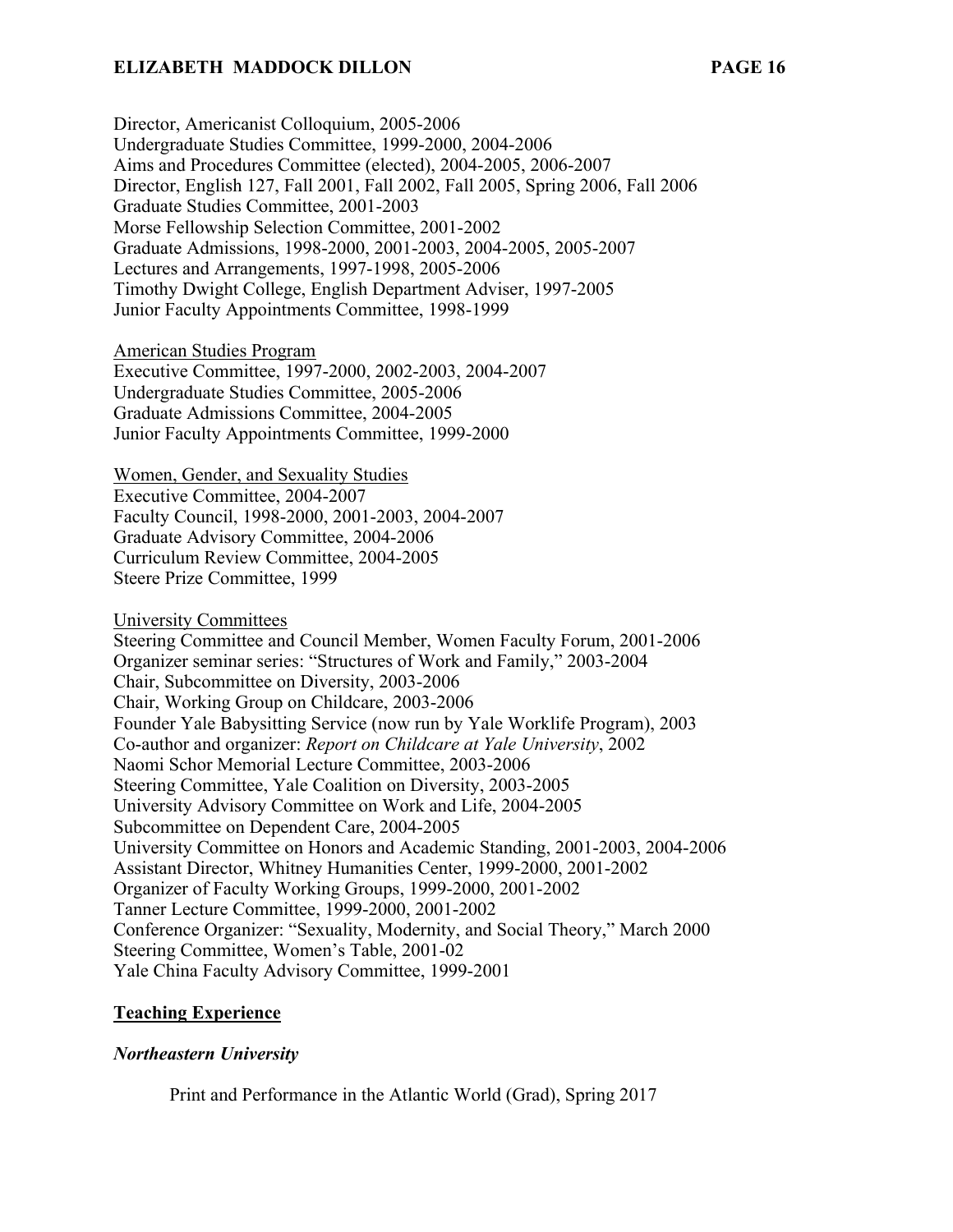NULab Workshop in Digital Humanities (Grad), Fall 2016, Spring 2016 Graduate Proseminar (Grad), Fall 2012, Fall 2013, Fall 2015 Eighteenth-Century American Literature: Gender and Empire, Spring 2012, Spring 2014 Engaging Haiti: Literature, Culture, Social Justice, Fall 2011, Spring 2014 Opening the Archive, Spring 2010 Gender and Empire (Grad), Fall 2009 Three Revolutions in the Atlantic World (Grad), Spring 2009 Early African American Literature, Spring 2008 Transatlantic Print Culture (Grad), Spring 2008, Fall 2011 American Literature Survey I, Fall 2007, Spring 2010 The Novel and the New World, Fall 2007

#### *Université Caraïbe, Port-au-Prince, Haiti*

Trauma and Narrative, three-day seminar, March 2011

#### *Yale University*

Gender, Religion, and Globalization (Grad), WGSS 921, Spring 2005 Nineteenth-Century American Literature: English 280, Fall 2001, Fall 2004 Democracy and the American Renaissance: English 287, Fall 2004 Early American Drama: English 230, Spring 2003 Transatlantic Print Culture and the Early American Novel (Grad): Eng. 841, Spring 2002 Truth and Masquerade: Performance and Identity: Yale in London, Summer 2002 Introduction to American Literature: English 127, Fall 2001, Fall 2002, Fall 2004 The Junior Seminar in American Studies: Interdisciplinary Approaches to U.S. Imperialism: American Studies 390, Fall 1999 Feminist Perspectives on Literature: English 359, Spring 1999 Early American Women Writers: English 269 and American Studies 203, Spring, 1998, Fall 1998 Slavery and Freedom: English 118b, Spring 1998 Introduction to the Study of Literature: English 115, Fall 1997, Fall 1998

#### *Yale-China Association: Summer Institute for Asian Scholars*

Law and Literature, Summer 2001 Nineteenth-Century American Women Writers, Summer 1999

#### *Dartmouth College, Futures of American Studies Summer Institute*

Visiting Faculty, Summer 2000-2003; Co-Director, Summer 2004-present

#### *Cornell University, Mellon Fellow*

Gender, Desire, and Sentimental Fictions: English 256, Spring 1997 Introduction to Feminist Theory: Women's Studies 210, Fall 1996 Freedom and Representation: Comp. Lit. 418, Spring 1996